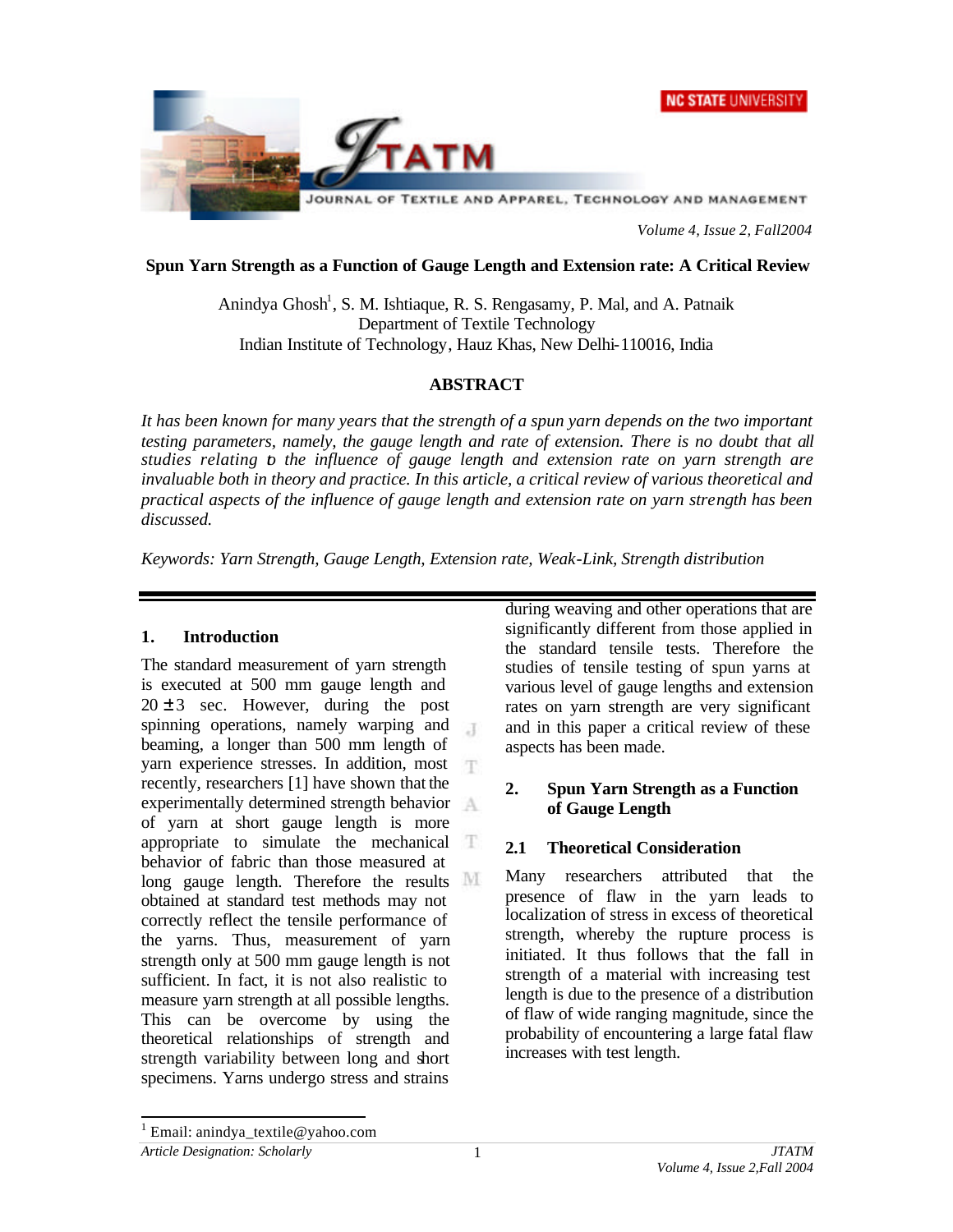Peirce [2], after studying strength variability of yarns, proposed the "chain weak link" theory. His theorem has been based on the following assumptions:

• A Yarn of length *l* may be considered as a chain of *m* links having the same length  $l_0$ , but various resistance of stretch (Figure 1).

• Breaking loads of adjacent links are independent variables, i.e., the link of maximum strength may follow immediately one of minimum strength.



Figure 1. Yarn as a links of twisted fiber bundle.

A simple derivation of Peirce's theorem of yarn strength is given as follows. Let  $S_{l_0}$  be the yarn strength at a gauge length  $l_0$ .  $S_{l_0}$  is a random variable. Also, suppose that,  $f(S_{l_0})$  and  $f(S_l)$  are the probability

density functions of yarn failure at a gauge length  $l_0$  and *l* respectively.  $F(S_{l_0})$  and  $F(S<sub>l</sub>)$  are the probability distribution function of yarn failure at a gauge length *l<sup>0</sup>* and *l* respectively.

Thus, from the theory of probability, we have:

$$
\frac{dF(S_{l_o})}{dS_{l_o}} = f(S_{l_o}) \quad , \tag{1}
$$

$$
\frac{dF(S_i)}{dS_i} = f(S_i|) \quad , \tag{2}
$$

Now, to find out the probability of failure of a chain of *m* links from the probability of failure at any load *X* applied to a single link

of length *l0*, it is obvious from the weakest link theory that the chain as a whole fails, if any one of its links fails.

If it is assumed that *P* ( $S_{l_0}$ ,  $\mathbf{f}$  *X*) is the probability of failure of a specimen of length  $l_0$  at a load *X*, then M

A

$$
P\left(\ S_{l_0} \le X\right) = F\left(\ S_{l_0}\right),\tag{3}
$$

Thus, the probability of non-failure of a specimen of  $l_0$  length at a load  $X = 1$  - $F(S_{l_0})$ . Therefore, the probability of simultaneous non-failure of all *m* links at a

load  $X = \left[ 1 - F(S_{i_0}) \right]^m$ . So, the probability of failure at a gauge length *l* is expressed as

$$
F(S_{l}) = 1 - \left[1 - F(S_{l_0})\right]^{m}, \qquad (4)
$$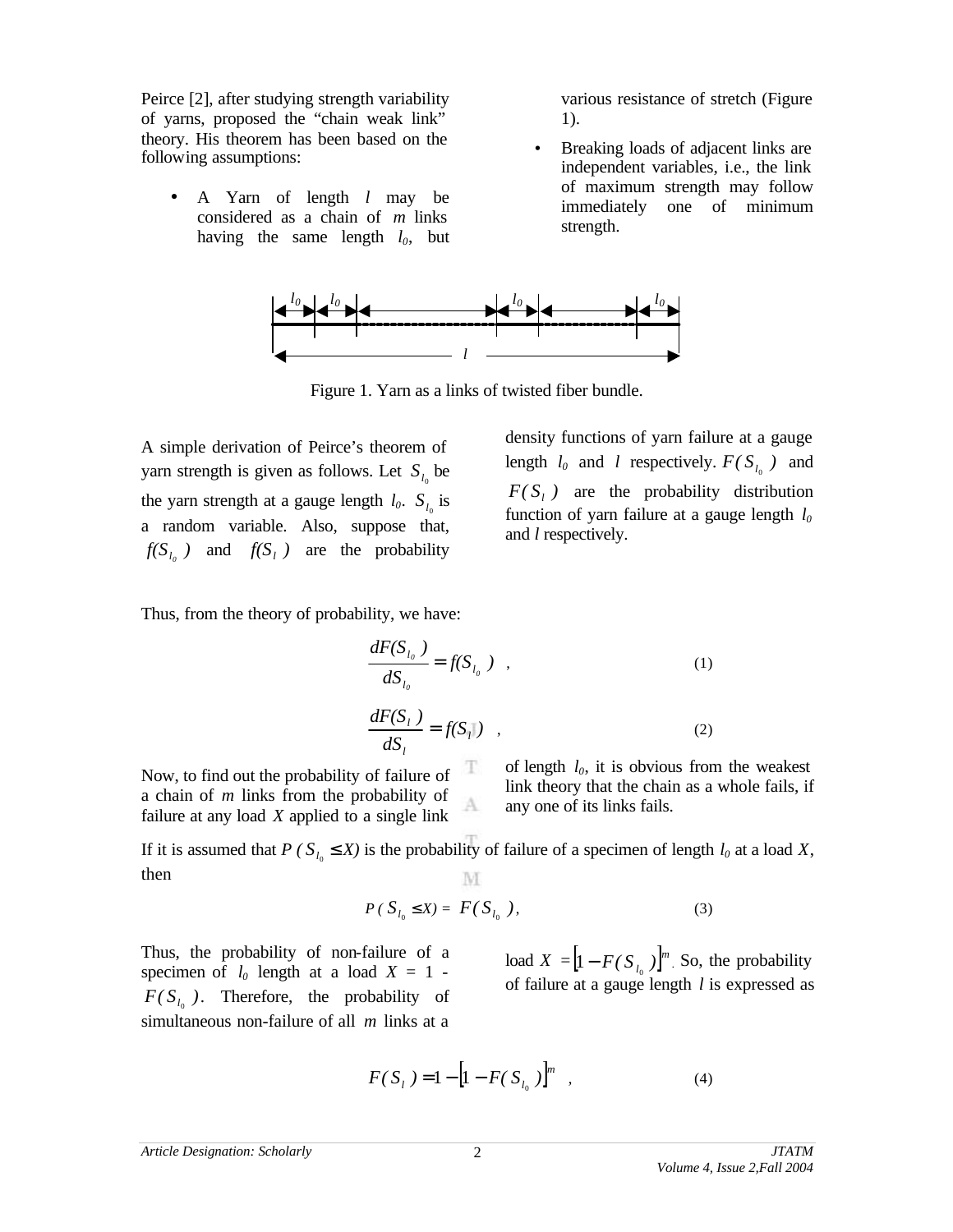By using this relation, frequency distribution of failure at any gauge length can be worked out. If the form of the function

 $f(S_{i_0})$  follows a normal distribution, it gives:

$$
f(S_{l_n}) = \frac{l}{\sigma_{l_n} \sqrt{2\pi}} \exp\left[-\frac{\left(S_{l_n} - \overline{S}_{l_n}\right)^2}{2\sigma_{l_n}^2}\right] \Bigg|_{1, (5)}
$$

where  $S_{l_0}$  and  $S_{l_0}$  are the mean and standard deviation of  $S_{l_0}$ .



Figure 2. Application of Peirce's theory to a normal distribution. Curves for various test lengths *l*, calculated from the normal distribution at  $m = 1$ .

 $\bar{A}$ 

T

A

The relations of Equations 1 and 5 can be substituted in Equation 4, and new distribution is then defined. Figure 2 shows an example of this. It will be noticed that even though we start with a symmetrical normal distributions, the derived distribution at other lengths are skew. The distribution of

 $F(S_i)$  is thus known in terms of  $S_{l_0}$ ,  $S_{l_0}$ , and *m*. Analyzing this expression, and making some mathematical approximation, Peirce obtained Equations giving the mean strength  $\overline{S}_l$ , and standard deviation  $\mathbf{S}_l$ , for specimen length *l*. The relations are:

$$
\overline{S}_{l_0} - \overline{S}_l = 4.2 \left( 1 - m^{-\frac{1}{5}} \right) S_{l_0} ,
$$
\n(6)\n
$$
\frac{S_l}{S_{l_0}} = m^{-\frac{1}{5}} ,
$$
\n(7)

The Equations 6 and 7 are known as the Peirce's Equations of yarn strength. The result of the mathematical approximation is given in the Table 1.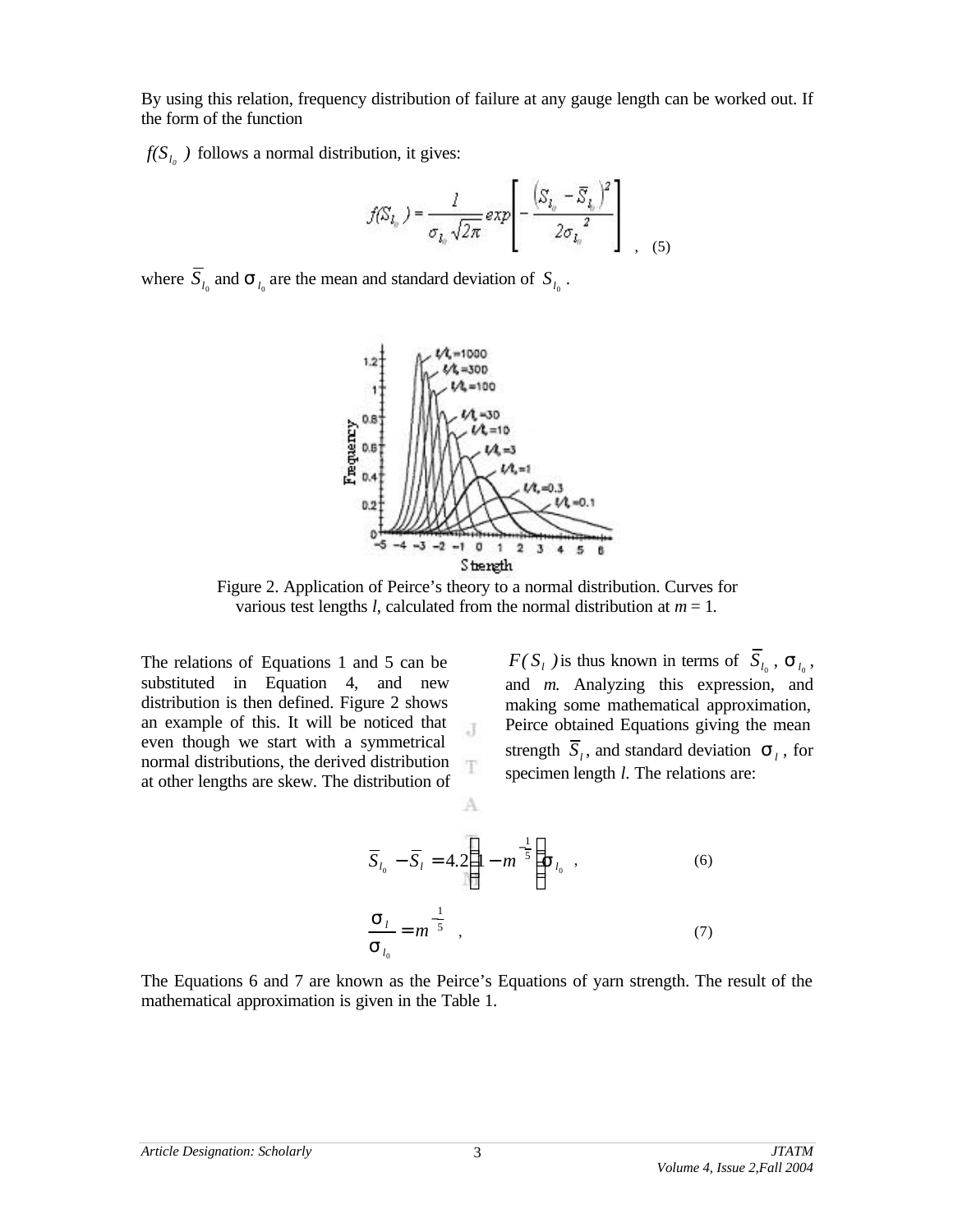| Value            | Calculated         | From                      | Calculate          | From             |
|------------------|--------------------|---------------------------|--------------------|------------------|
| of               | value of           | Peirce's                  | d                  | Peirce's         |
|                  | $S_{l_0}$          | formula                   | value of           | formula          |
| $\boldsymbol{m}$ | $\mathbf{S}_{l_0}$ | $4.2(1-m^{-\frac{1}{5}})$ | $S_l$              | $\overline{5}$   |
|                  |                    |                           | $\mathbf{S}_{l_0}$ | $\boldsymbol{m}$ |
| $\mathbf{1}$     | 0                  | 0                         | 1                  | 1                |
| $\overline{2}$   | 0.564              | 0.543                     | 0.82               | 0.87             |
| 3                | 0.846              | 0.829                     | 0.74               | 0.80             |
| $\overline{4}$   | 1.03               | 1.02                      | 0.70               | 0.76             |
| 5                | 1.16               | 1.16                      | 0.66               | 0.72             |
| 10               | 1.54               | 1.55                      | 0.58               | 0.63             |
| 30               | 2.05               | 2.07                      | 0.49               | 0.51             |
| 40               | 2.16               | 2.20                      | 0.48               | 0.48             |
| 80               | 2.43               | 2.45                      | 0.44               | 0.42             |
| 100              | 2.50               | 2.53                      | 0.42               | 0.40             |
| 160              | 2.67               | 2.67                      | 0.41               | 0.36             |
| 275              | 2.86               | 2.83                      | 0.39               | 0.33             |
| 1000             | 3.25               | 3.15                      | 0.35               | 0.25             |

Table I: Experimental and theoretical values obtained from approximate Peirce's Formula

Zurek et al [3, 4] modified the Equations 6 and 7 after making some empirical correction, which are given by

J

Ŧ

$$
\overline{S}_{l_0} - \overline{S}_l = 3.64 \left( 1 - m^{-\frac{1}{7}} \right) s_{l_0} ,
$$
\n(8)\n
$$
\frac{S_l}{S_{l_0}} = m^{-\frac{1}{7}} ,
$$
\n(9)

Neckar and Das [5] considered yarn strength as a stationary, ergodic, Marcovian, stochastic process, and on the basis of these strength values, the response of yarn strength at any gauge length was simulated.  $\Lambda$ They measured the yarn strength that follows the criteria of a stochastic process T. i.e. the strength of adjacent yarn sections of a gauge length *l0* was measured in a consecutive manner. They took a long length of yarn, which is divided into *m* equal sections of length *l0*. The strength of the yarn

was stochastically measured at a gauge length of 50 mm in the Instron tensile tester attached with a special device for semiautomatic feeding of the yarn in between the jaws of the tensile tester. The autocorrelation function was calculated to analyze the strength values of adjacent yarn sections as a function of yarn length. The correlation coefficients of experimentally measured strengths as a function of the distance along the yarn are shown in Figure 3.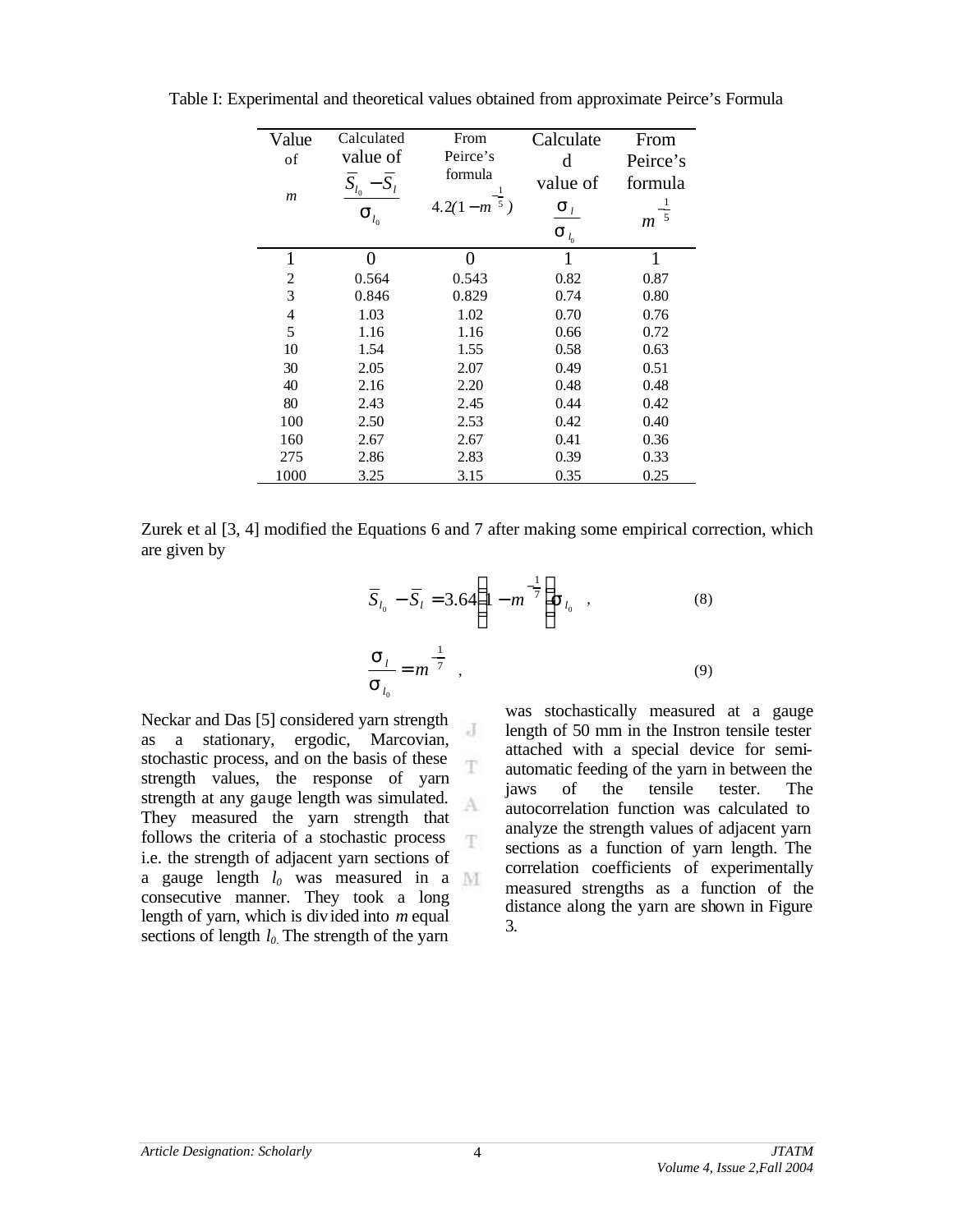

Figure 3. Autocorrelation function of strength of cotton carded rotor-spun yarn (20 tex).

Neckar and Das [5] also obtained the empirical relationships concerning the strength and the strength variability between long and short specimens on the basis of simulated strength data for different gauge lengths by the statistical regression technique. The approximated relationships for 20 tex count cotton carded rotor-spun yarn were found to be as follows:

$$
\overline{S}_{l_0} - \overline{S}_l = 6.08 \left( 1 - m^{-\frac{1}{11.89}} \right) S_{l_0} ,
$$
\n(10)\n
$$
\frac{S_l}{S_{l_0}} = m^{-\frac{1}{11.89}} ,
$$
\n(11)

If the probability distribution function of failure at a gauge length *l0* follows a two-parameter Weibull distribution [1,6,7], we have:

$$
F(S_{l_0}) = 1 - exp\left[-\left(\frac{S_{l_0}}{x_0}\right)^r\right],
$$
\n(12)

Then the strength distribution  $F(S_i)$  at any gauge length *l* is given by

$$
F(S_t) = 1 - exp\left[-\left(\frac{S_{t_0}}{x_\ell}\right)^r\right],
$$
\n(13)

where  $x_0$  = scale parameter,  $r$  = shape parameters, and  $x_i = x_0 m^{-\frac{1}{r}}$ 0  $=x_0 m^{-\gamma}$ . The values of  $x_0$  and *r* are positive. For data following a

Weibull distribution with scale parameter  $x_0$  and shape parameter *r*, the mean, and variance are given by

$$
\mathbf{m} = x_0 \Gamma(1 + \frac{1}{r}) \quad , \tag{14}
$$
\n
$$
\sigma^2 = x_0^2 \left\{ \Gamma(1 + \frac{2}{r}) - \left[ \Gamma(1 + \frac{1}{r}) \right]^2 \right\} \quad , \tag{15}
$$

*Article Designation: Scholarly JTATM*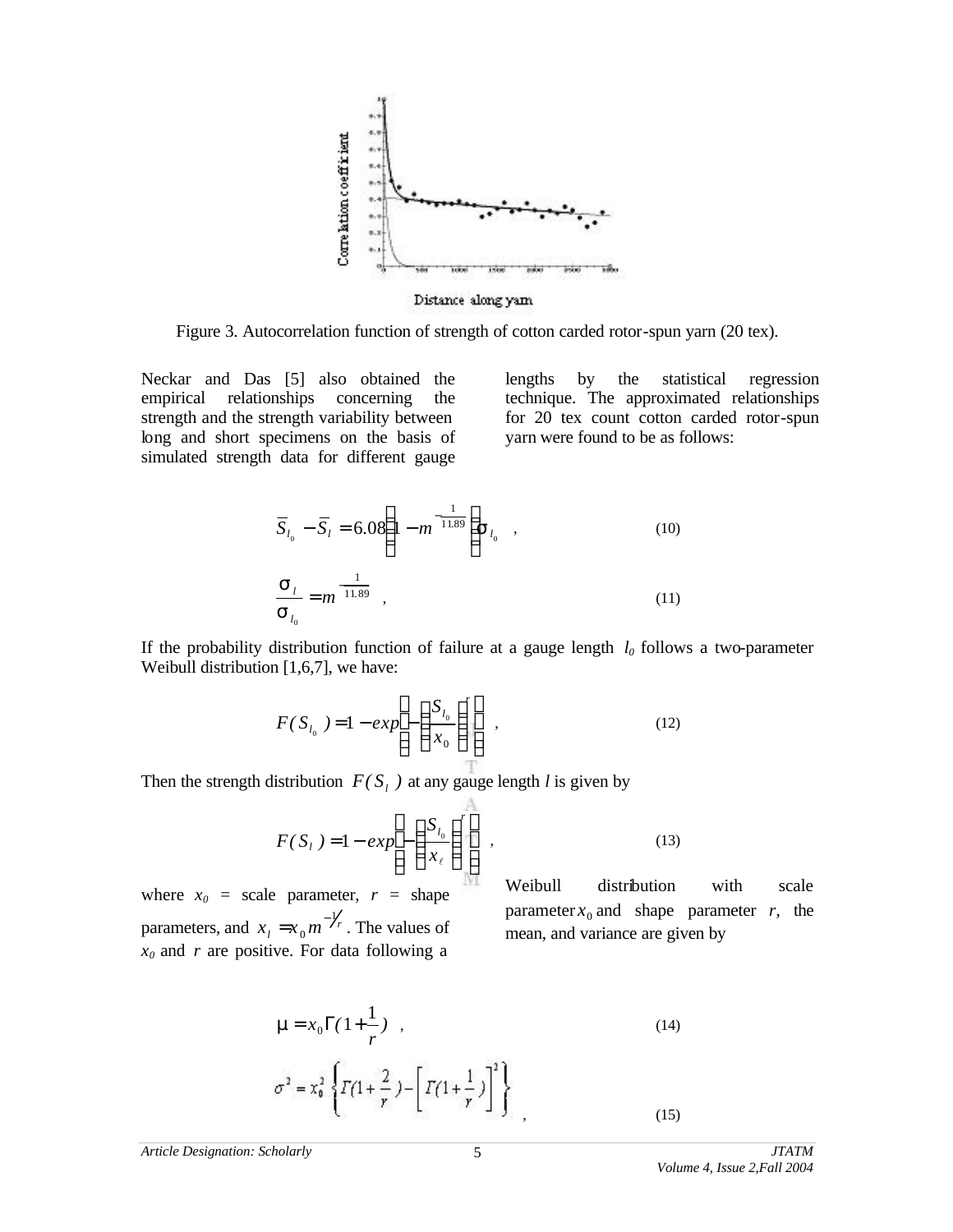Therefore, the coefficient of variation is

$$
CV = \frac{\mathbf{S}}{\mathbf{m}} = \left[ \frac{\Gamma(1 + 2/r)}{\left\{ \Gamma(1 + 1/r) \right\}^2} - 1 \right]^{1/2},\tag{16}
$$

where  $\mu$ ,  $s^2$ , and *CV* are the mean, variance, and coefficient of variation (fraction), respectively, and  $\Gamma(.)$  is the classical

gamma function. The expression of Γ(*n*) is given by

$$
\Gamma(n) = \int_{0}^{\infty} \exp(-t)t^{n-1}dt \quad , \tag{17}
$$

The scale parameter  $x_0$  is related to the strength of the flaw in a yarn. Typically the scale parameter is numerically close to the mean yarn tenacity. It is noticed from the Equation 16 that the coefficient of variation of yarn tenacity depends only on shape parameter *r*. Rosen [8] has shown that for  $0.05 \le CV \le 0.5$ ,  $CV \approx r^{-0.92}$  or  $CV \approx 1/r$ . In other words, *r* is an inverse measure of the coefficient of variation. The shape parameter *r* represents the dispersion of yarn strength per unit length of yarn. More precisely, shape parameter related to the Poisson distribution of flaws per unit length of yarn. A greater value of *r* indicates a small yarn strength variation. When *r*  ?  $\infty$ , there will be no variation of yarn strength and the mean yarn strength will then become independent of gauge length. In general, values of *r* between 2 and 4 correspond to brittle fiber, whereas a value of 20 is appropriate for a ductile material [9].

If it is assumed with some approximation that the yarn breaking load is proportional to thickness, one arrives to the conclusion that with sections of shorter or equal length to that of drafting wave, Peirce's formula does not hold good. Furthermore, Peirce neglected the fact that the strength of adjacent fracture lengths is related. The relationship between the strength of adjacent fracture zones arises partly because the same long fiber will occur in a number of fracture zones, and partly because of the non-random irregularities introduced into the thickness of the yarn by the spinning machines.

An improvement on Peirce's theory has been worked out and applied to yarns by Spencer-Smith [10]. He suggested quite a different approach to the problem of effects of sample length on the value of breaking load. He also pointed out that the strengths of neighboring fracture zones in yarns are related to one another. According to him, the average yarn strength at any specimen length can be calculated from the average strength, variability, and serial correlogram of the strength of the fracture zones. Spencer-Smith has worked out the theory in detail and obtained the relation:

$$
\overline{S}_{l_0} - \overline{S}_l = W(m) \cdot F(m) \cdot \mathbf{S}_{l_0} \quad , \tag{18}
$$

where  $l_0$  is the fracture-zone length,  $S_{l_0}$  and  $S_l$  are the mean values for lengths  $l_0$  and  $l$ respectively.

J

T.

A

T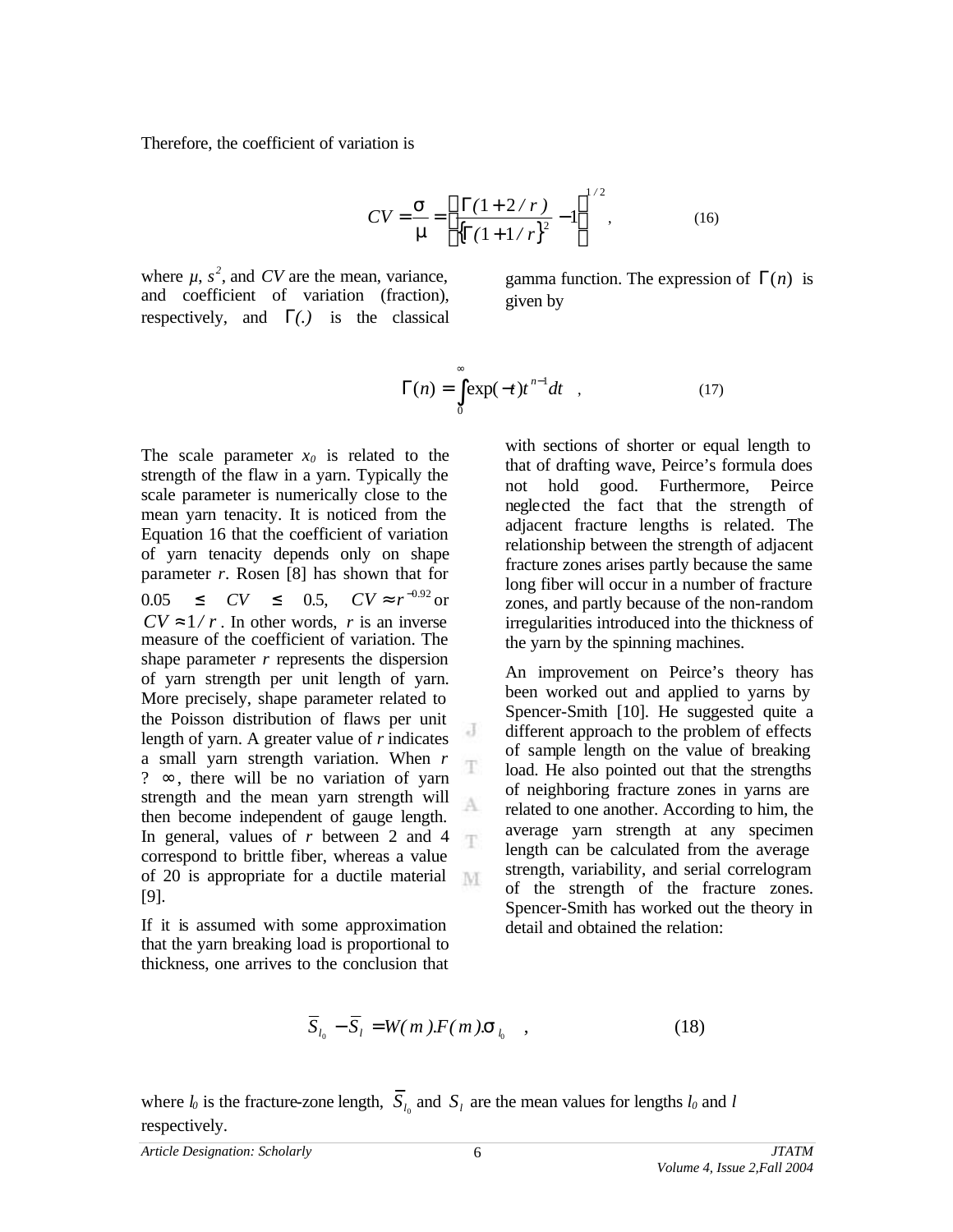*W (m)* is a statistical function, tabulated by Tippett [11] for values of *m*, and *F (m)* is the serial correlation function, which is expressed as

$$
F(m) = \left\{ \frac{1}{m^2} \left[ m(m-1) - 2(m-1)r_1 - 2(m-2)r_2 \dots - 2(m-n)r_n \dots \dots 2r_{m-1} \right] \right\}^{\frac{1}{2}}, (19)
$$

where  $r_n$  = correlation coefficient for the strengths of fracture zones.

In this expression, *W (m)* is a numerical factor, *F (m)* is a factor taking account of the correlation of strengths of neighboring zones, and  $S_{l_0}$  brings in the variability. The product *W (m). F (m)* replaces  $4.2(1 - m^{-1/5})$  in Peirce's expression.

An adequate theory of weak link effect has not yet been worked out, though Peirce's theory is a useful approximation, and Spencer-Smith's relation is open to criticism on the grounds that it must be based on experimental results for the fracture-zone length. Apart from the fact that this length is not known and may be very ill defined, it is very likely that, when jaws are clamped on

the specimens at a distance apart equal to the estimated fracture-zone length, the nature of the break will be different from that at much shorter or much longer lengths. When the jaws are closed together, they will restrain deformation of the fiber, and the distribution of the strain, giving rise eventually to rupture, will be different. The effect of changes in the mechanism of breakage cannot be included in any statistical theory, and it seems likely that different relations would apply for lengths much greater than, and much less than, the fracture-zone length. The variations for lengths near the fracturezone would depend on the particular properties of the fiber.

If  $m = \infty$ , then from Peirce's Equation 6

$$
S_{\infty} = \overline{S}_{l_0} - 4.2 \mathbf{S}_{l_0} \quad , \tag{20}
$$

where *S*<sup>∞</sup> breaking load of infinity long sample.

Therefore, the breaking load of yarn at any gauge length

$$
\overline{S}_l = S_{\infty} + 4.2 S_{l_0} m^{-\frac{1}{5}} \quad , \tag{21}
$$

If  $S_{l_0}$  is the mean breaking load and  $S_{l_0}$  standard deviation of breaking loads of samples of 1 mm length, then

$$
\overline{S}_l = S_{\infty} + 4.2 \mathbf{S}_{l_0} l^{-\frac{1}{5}} \quad , \tag{22}
$$

And after some transformations, above Equation becomes

$$
\frac{1}{\overline{S}_l - S_{\infty}} = \left(\frac{1}{4.2s_{l_0}}\right) l^{\frac{l}{5}} = b_1 l^{\frac{l}{5}} \quad . \tag{23}
$$

where  $b_1$  is a factor which depends on the characteristics of the material. A similar to that of Equation 23, Weibull [12] introduced the relationship of the mean breaking load of yarn at *l* gauge length as follows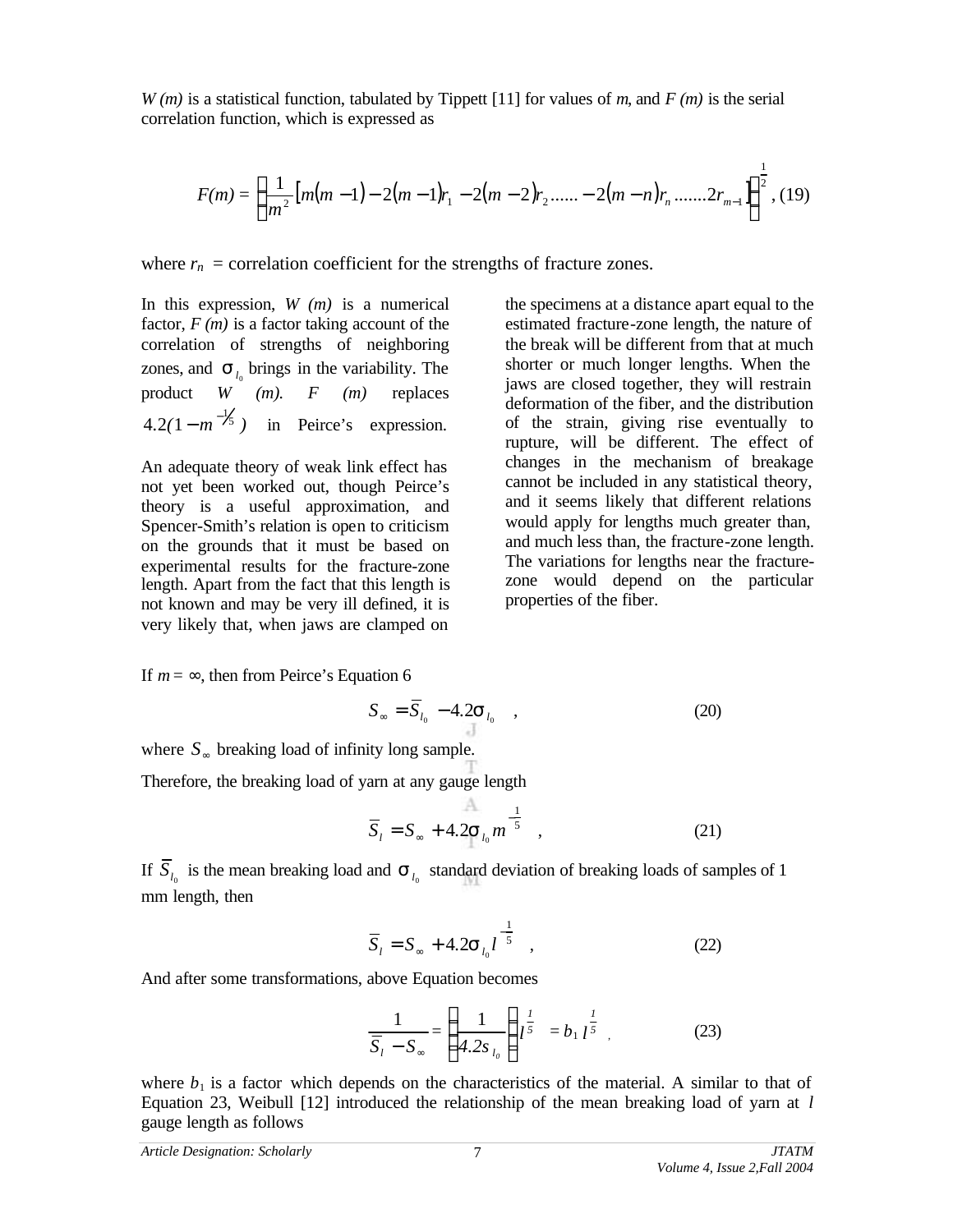$$
\frac{1}{\overline{S}_l - S_\infty} = bl \quad , \tag{24}
$$

For  $l = 0$  the Equations 23 and 24, of course, lose sense. Consequently, the Equation 24 was modified by introduction of an additional component [12]. Thus the Equation 24 becomes

$$
\frac{1}{\overline{S}_l - S_\infty} = a + bl \quad , \tag{25}
$$

where *a* is a constant.

The Equation 25 was worked out as an effect of theoretical considerations. The Equation 25 is also identical with Sipple's [13] expression, which is given as

$$
\frac{1}{\overline{S}_l - S_\infty} = \frac{1}{S_0 - S_\infty} + bl \quad , \tag{26}
$$

where  $S_0$  = breaking load of a yarn at a gauge length of  $l = 0$ .

Some workers [14-16] have attempted empirical approaches to understand the nature of strength variation with test length. They found the following logarithmic, exponential, and power law relationships relating yarn tenacity ( $\overline{S}_l$ ) and gauge length (*l*) as follows

$$
\overline{S}_l = c_1 + c_2 \log l \quad , \tag{27}
$$

$$
\overline{S}_l = c_3 e^{c_4 l} \quad , \tag{28}
$$

$$
\overline{S}_l = c_5 l^{c_6} \quad , \tag{29}
$$

where  $c_1$ , $c_2$ ,..., and  $c_6$  are constants.

J

A power law Equation gives rise to singularities at extreme values of  $l$ , i.e.; when  $l = 0$ , tenacity becomes infinity, and when  $l = \infty$ , tenacity becomes zero, neither of which is actually true.

Hussain et al [17] proposed that yarn tenacity was a modified power law function of gauge length to avoid these singularities: m.

$$
\overline{S}_l = C + \frac{a}{(l+d)^x} \quad , \tag{30}
$$

where *C* is the limiting minimum value of tenacity, *a* is the difference between the tenacity at gauge length  $(1-d)$  cm and the limiting tenacities, *x* is a constant.

#### **2.2 Experimental Studies of the relationship between the Yarn Strength and Gauge Length**

Hussain et al [17] found a significant difference in the gauge length effect on the

strength of ring and rotor spun yarns. The length effect, which they expressed as a ratio between the tenacity of a given gauge and that of a 1 cm length, showed no significant difference between ring versus rotor spun yarns at relatively short lengths. But the differences were statistically significant at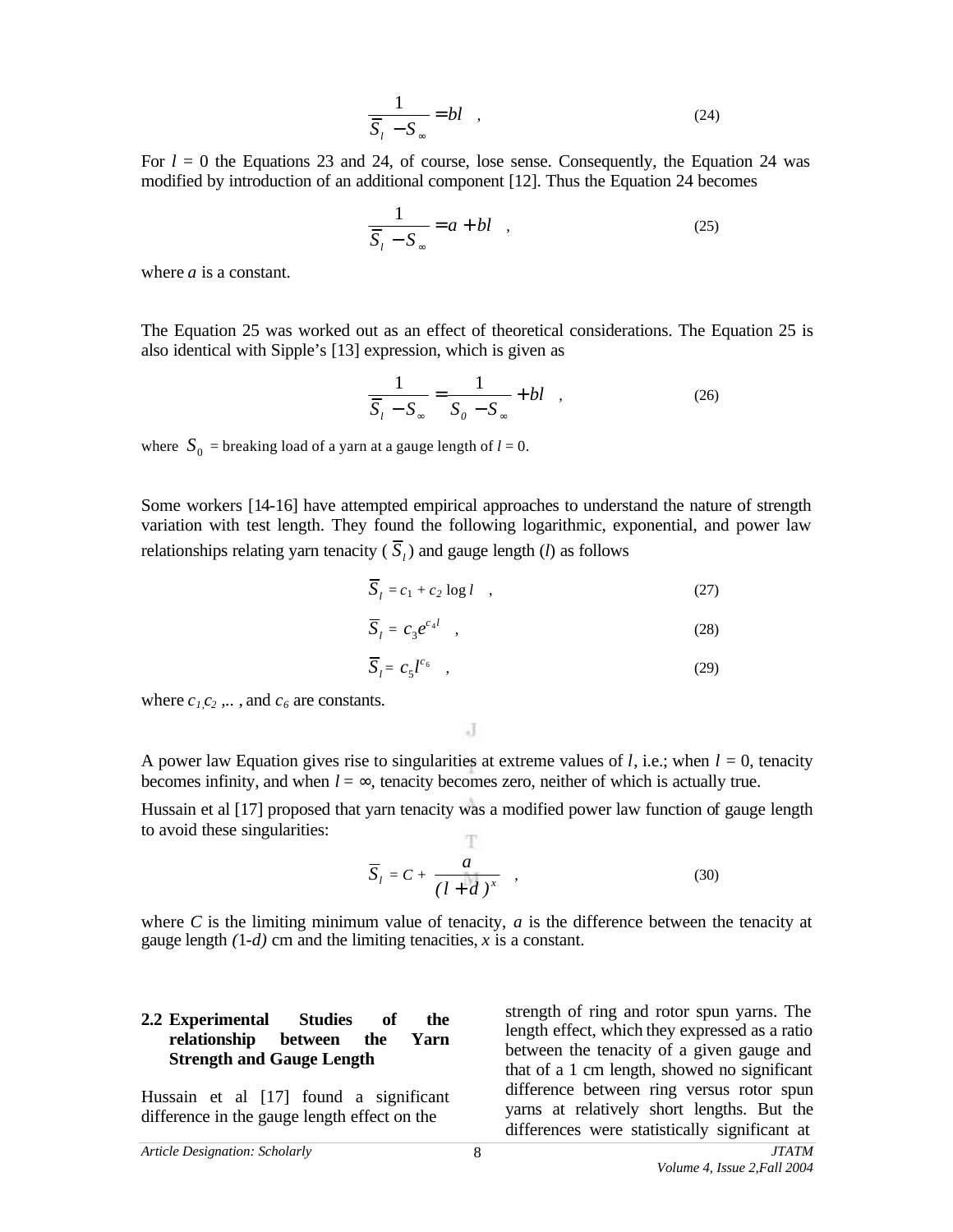long (70 cms) lengths. The extent of decrease is greater for ring spun yarns than for OE yarns, indicating that the rotor yarns

are more uniform with respect to the ring yarns.

| Yarn         | Gauge length, | <b>Failure zone</b> |
|--------------|---------------|---------------------|
| system       | mm            | size*, mm           |
| Ring spun    | 127           | $\mathcal{L}$       |
| Ring spun    | 76.2          | $2 - 4$             |
| Ring spun    | <੭.           | $0.5 - 2$           |
| Air jet spun | 76.2          | $3.5 - 10.5$        |
| Air jet spun | 12.7          | $3 - 8$             |
| Air jet spun |               | $0.5 - 2$           |

Table II: Range of failure zone size for different gauge lengths.

Realff et al [1] proposed that the mechanism of failure might also change due to a decrease in the test length. They observed the different range of failure zone size for ring-spun and air-jet-spun yarns for different gauge lengths (Table II). According to their observation, as compared to the air-jet spun yarns, ring spun yarns yield higher strength, many broken fibers and a small failure zone size at longer gauge lengths. But, at gauge lengths well below the fiber staple length,  $\overline{A}$ air-jet spun yarn shows more strength than ring spun yarn because the difference in  $\mathbb T$ surface helix angle  $(q)$ , since  $q > 0$  for ring А spun yarn and  $q \equiv 0$  for the core fibers of air-jet yarn. While comparing the influence of gauge length on yarn failure for ring spun and open-end spun yarn, they found that the ring spun yarns fails by fiber breakage at both long and short gauge lengths. But the open-end yarns show a change in breakage mechanism from a fiber slippage dominant failure at long gauge length (127 mm) to a fiber breakage dominant failure at short gauge lengths  $(12.7 \text{ mm and} < 2 \text{ mm})$ .

Oxenham et.al [18] compared the effect of gauge length on the strength of ring spun and open end friction spun yarns and found that the strength of the ring spun yarns shows a sharp drop as the gauge length increases from 1 mm to 40 mm (which is approximately the fiber length). The strength of the friction spun yarns also drops sharply as gauge length increases from 1 mm to 20 mm (which is almost equal to the fiber extent in this yarn). For gauge length greater than 40 mm, the strength of ring spun yarns appears to be fairly constant whereas the strength of the friction spun yarn continues to reduce as gauge length increases, reflecting the discontinuities in the yarn formation zone in friction spinning.

Using a Kolmogorov-Smirnov goodness-offit at a significance level  $a \ge 0.05$ , Reallf et al [1] obtained that the tenacity data for ring, air-jet, and open-end spun yarns were fitted to a two-parameters Weibull distribution. From the Weibull distribution parameters of yarn tenacity at a particular gauge length and using the classical weakest-link scaling theorem of Peirce [2], they tried to predict the strength response at other gauge lengths. They found that none of the spun yarns considered in their studies strictly follow the weakest link theory when a Weibull strength distribution is assumed. For all the yarns, they observed that there was a noteworthy change in the Weibull shape parameter as a function of gauge length, indicating a greater variability in strength with decreasing gauge length. Moreover, the

T

M.

<sup>\*</sup>The length of the failure zone to be the length of the region of reduced cross section of one of the failed ends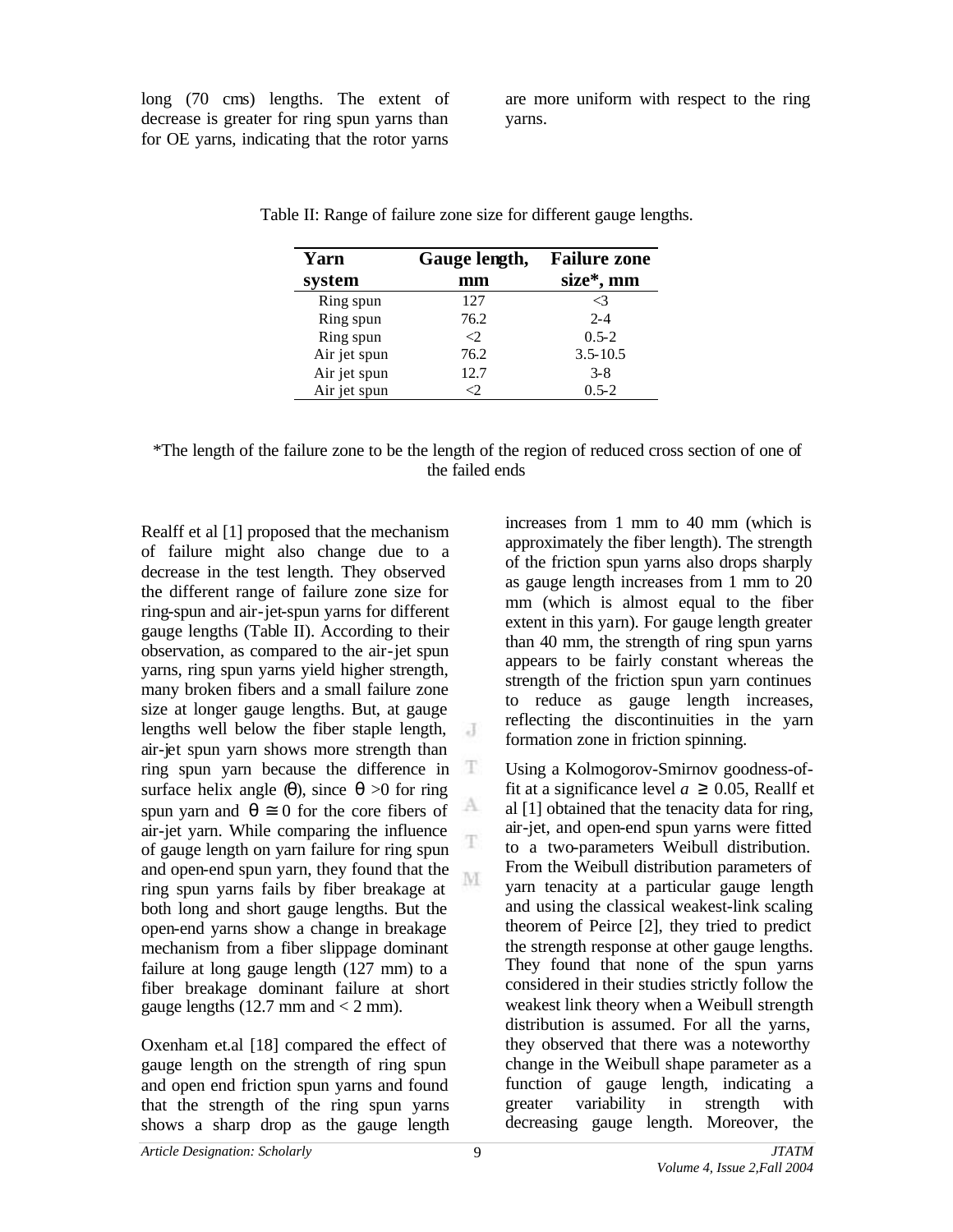Weibull scale parameter, mean tenacity, and standard deviation were found to be increased with decreasing gauge length in a manner not coincident with the weakest-link scaling theories. From these deviations they concluded that the mechanism of yarn failure changes in going from 'long' to 'short' gauge lengths.

#### **3. Spun Yarn Strength as a Function of Rate of Extension**

Time to break a yarn specimen decreases with the increase of extension rate. Between the time to break and extension rate there is following relationship

$$
t = \frac{E.l.60}{100 \cdot V} \quad , \tag{31}
$$

where  $E =$  breaking elongation of yarn (%),  $l =$  test length in mm,  $t =$  time to break the specimen in seconds,  $V =$  extension rate in mm/min.

The rate of strain during tensile testing influences yarn tenacity. Rapid straining of yarn results in a higher breaking load. Midgley and Peirce [19] were the first to study the effect of strain rate on yarn tenacity and showed that the breaking load of a  $36<sup>s</sup>$  sakel cotton ring spun yarn was inversely proportional to the logarithm of the time to break the yarn. This relationship

was approximately valid over a range of times from 1/50 second to a month.

Meridith [20] tested yarns over a millionfold range of rates of extension and found that the relation between yarn breaking load and rate of extension was approximately linear (actually slightly concave to the breaking load-axis) for most fibers. He established the following empirical Equation for breaking times ranging between a second and an hour

$$
F_1 - F_2 = k F_1 \log_{10} \left( \frac{t_2}{t_1} \right) \tag{32}
$$

where  $F_1$  is breaking load at time  $t_1, F_2$  is breaking load in a time  $t_2$ , and k is the strength-time coefficient.

The strength-time co-efficient is the gradient  $\top$ of the average slope of the lines obtained when the breaking loads are plotted against the logarithm of the time to break. He Ŧ observed that the strength of cotton yarn decreases by approximately 9% for a 10-fold increase in time to break and the value of  $k$ is close to 0.09. He also stated that the same formula applies to constant-rate-of-loading and constant-rate-of extension tests.

Balasubramanian and Salhotra [21] failed to observe a steady increase in tenacity with increasing rate of extension. They found that tenacity reaches a peak value around a strain rate of 20 cm/min and thereafter declines gradually (Figure 4). This behavior was found to be true for both ring and rotor yarns, spun from three different cotton varieties, at three twist levels. The authors

thus concluded that maximum tenacity occurs not at the maximum rate of extension as observed by Midgley and Pierce [19] but at the optimum extension rate. They attributed these results to the following facts. As the rate of extension increases, the percentage of rupture fibers increases, resulting in a higher breaking strength i.e., a greater number of fibers are contributing to the breaking load. At still larger extension rates (when yarn tenacity decreased), they proposed that the short time available may not be sufficient for the realignment of fibers, this factor could therefore cause a drop in tenacity of individual fibers which is more than what could be offset by the increase in tenacity due to a higher percentage of fiber rupture.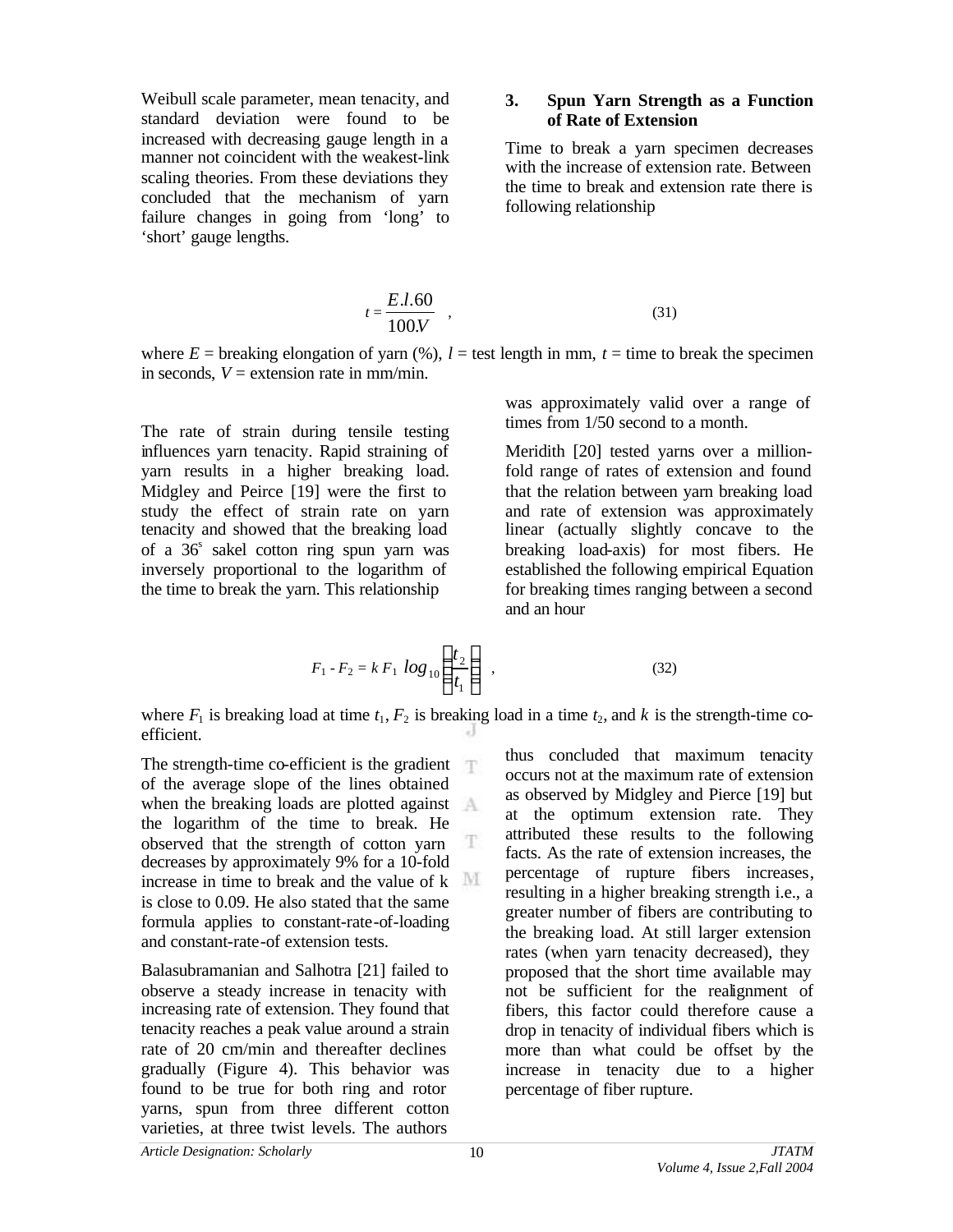

Figure 4. Effect of strain rate on ring yarn tenacity.

Kaushik et al [22] found that as the rate of extension increased, yarn tenacity increased reached a maximum, and then decreased or remained constant for both ring and rotor spun yarn.

A

T

Deluca and Thibodeaux [23] were the pioneers to show analytically how low or high speed testing affects yarn tenacity. They studied yarn spun from USDA Acala cotton at testing speeds ranging from 0.1 to 5 m/min. They found that as the rate of extension increased, the yarn tenacity increased linearly with the logarithm of the rate of extension from 0.1 to 1 m/min. At 2  $-1$ m/min, yarn tenacity increased slightly, reached a maximum, and then at 5 m/min, it decreased.

Chattopadhyay [24] showed that with an increase in the strain rate the tenacity initially increased up to 10 mm/s for both ring-spun and air-jet-spun yarns and then M followed by a sharp reduction.

Oxenham et al [25] compared the tenacity and elongation of different blended yarns tested at Tensojet (400 m/min) and Tensorapid (5 m/min). They found that the tenacity values of ring, rotor, and air-jet spun yarns tested at Tensojet are higher than

those from the Tensorapid. However, in case of air-jet yarns the tenacity values measured in Tensojet and Tensorapid showed the least difference than those in ring and rotor spun yarns. Also, the difference between the Tensojet and the Tensorapid is not significant for 50/50 poly/cot blend. They also found that the yarn tenacity for 100% cotton and 50/50 poly/cot blend the yarn tenacity shows a continuous increase with the bgarithm of the testing speed in both Tensorapid and Tensojet.

Gulati and Turner [26] found a close relationship between percent fiber rupture and yarn strength. According to their study, the correlation coefficient between the percent fiber rupture and yarn strength were 0.94, 0.97, and 0.99 for 20's, 30's, and 40's count ring yarns. Singh and Sengupta [27] have shown that the increase in tenacity with the increase in strain rate is directly attributable to the increasing incidence of fiber rupture (Table III).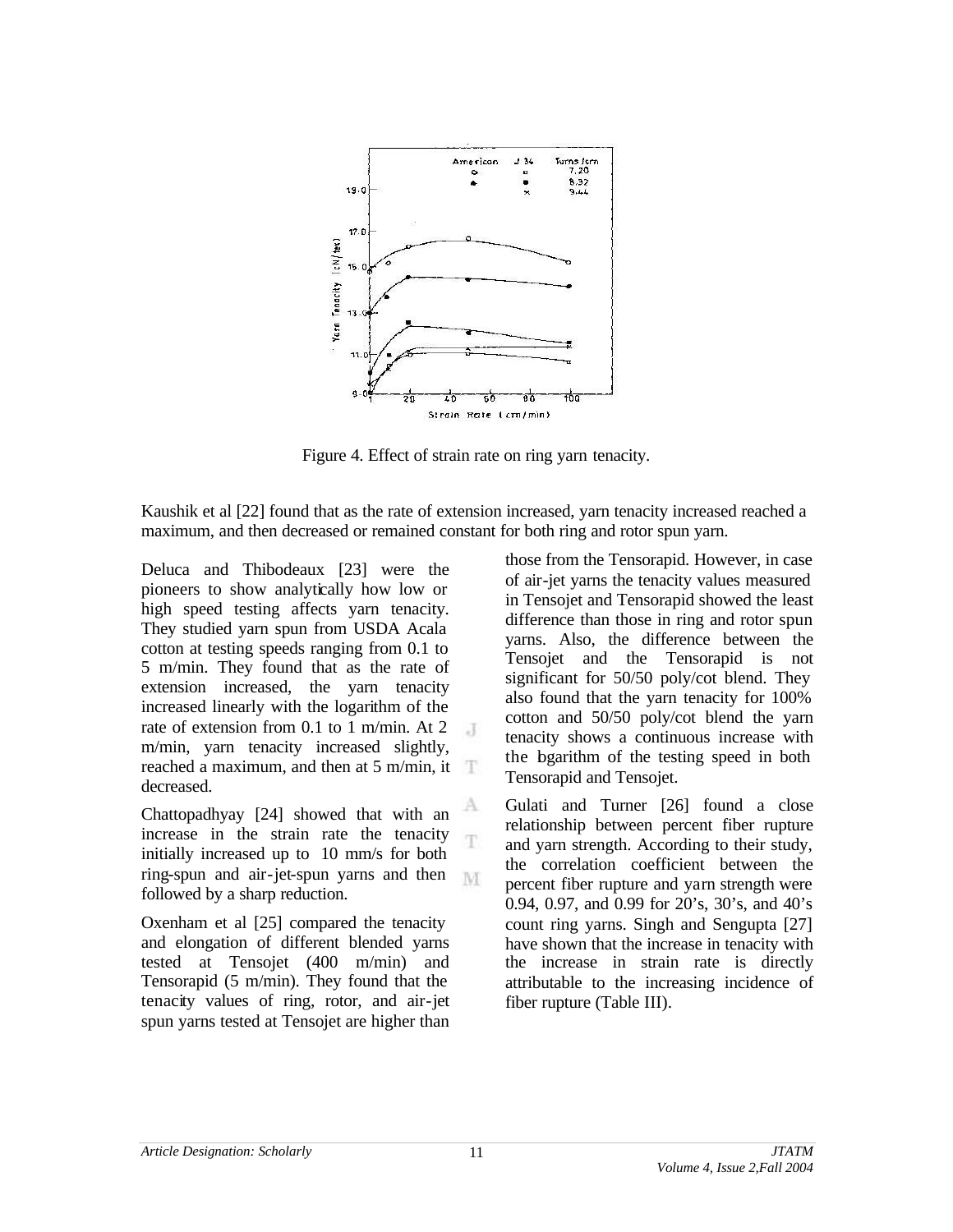| Strain-           | Yarn     | Percentage of  | Strength          | Strength contribution |
|-------------------|----------|----------------|-------------------|-----------------------|
| rates             | strength | fiber breaking | contribution due  | due to friction of    |
| $\text{(cm/min)}$ | (gm/tex) | $(\%)$         | to fiber breaking | slipping fibers       |
|                   |          |                | (gm/tex)          | (gm/tex)              |
| 0.1               | 12.7     | 32.5           | 8.6               | 4.1                   |
| 1.0               | 14.5     | 36.8           | 9.9               | 4.7                   |
| 10.0              | 15.7     | 41.0           | 10.9              | 4.8                   |
| 100.0             | 18.3     | 51.6           | 13.7              | 4.6                   |

Table III: Effect of strain rate on percentage broken and slipped fibers.



A Ring yarn - Rotor yarn - Air-jet yarn - X OE-friction yarn

Figure 5. Effect of extension rate on percentage of broken fibers.

J

Ghosh et al [28] found that yarn tenacity increases continuously with the T extension rates for all spinning systems. The increase in tenacity with the  $A$ increase in extension rate is due to the æ consequent increase in the proportion of fiber breakage, as depicted in Figure 5. M The effect of impact loading at high strain rate is responsible for more fiber breakage. On the contrary, at slow strain rate the mechanism of yarn failure is slippage dominated, as more time is available for yarn to cause rupture.

## **4. Conclusions**

The foregoing discussion gives an overview of the various theoretical and experimental aspects of the influence of gauge length and extension rate that have been reported so far in the literature since the interest of this topic made a beginning. The yarns representing different spinning technologies have also been concerned in this article. Finally, an inference may be drawn that the discussions made in this article is useful for the textile researchers as a tool for further research in the area of yarn strength.

# **Literature cited**

- 1. Realff, M. L., Seo, M., Boyce, M. C., Schwartz, P., and Backer, S., *Text. Res. J.* 61, 517-530 (1991).
- 2. Peirce, F. T., *J. Text. Inst*. 17, T355- T368 (1926).
- 3. Zurek, W., Malinowski, L., and Plotka, E., "Proceedings of The